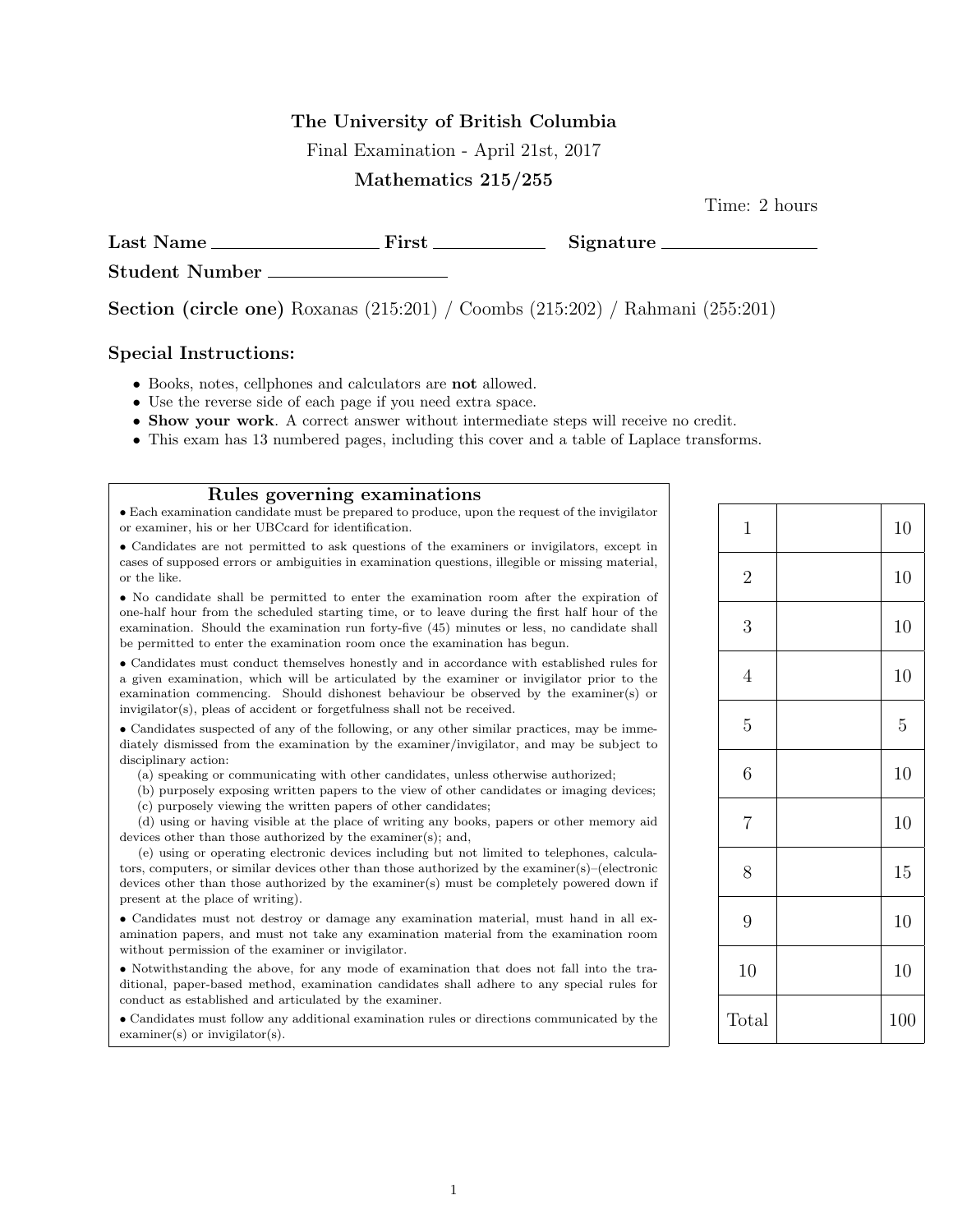Problem 1 (10 Points) Find all values of a for which the following problem is exact. Justify your answer. You do not have to solve the problem.

$$
x^{2} + y^{2} + ay(x+1)\frac{dy}{dx} = 0
$$



### Problem 2 (10 Points)

a. Solve the initial value problem for  $y(t)$ :

$$
\frac{dy}{dt} = y^2 \qquad y(0) = 0.
$$



b. Is your solution to this problem unique? Explain.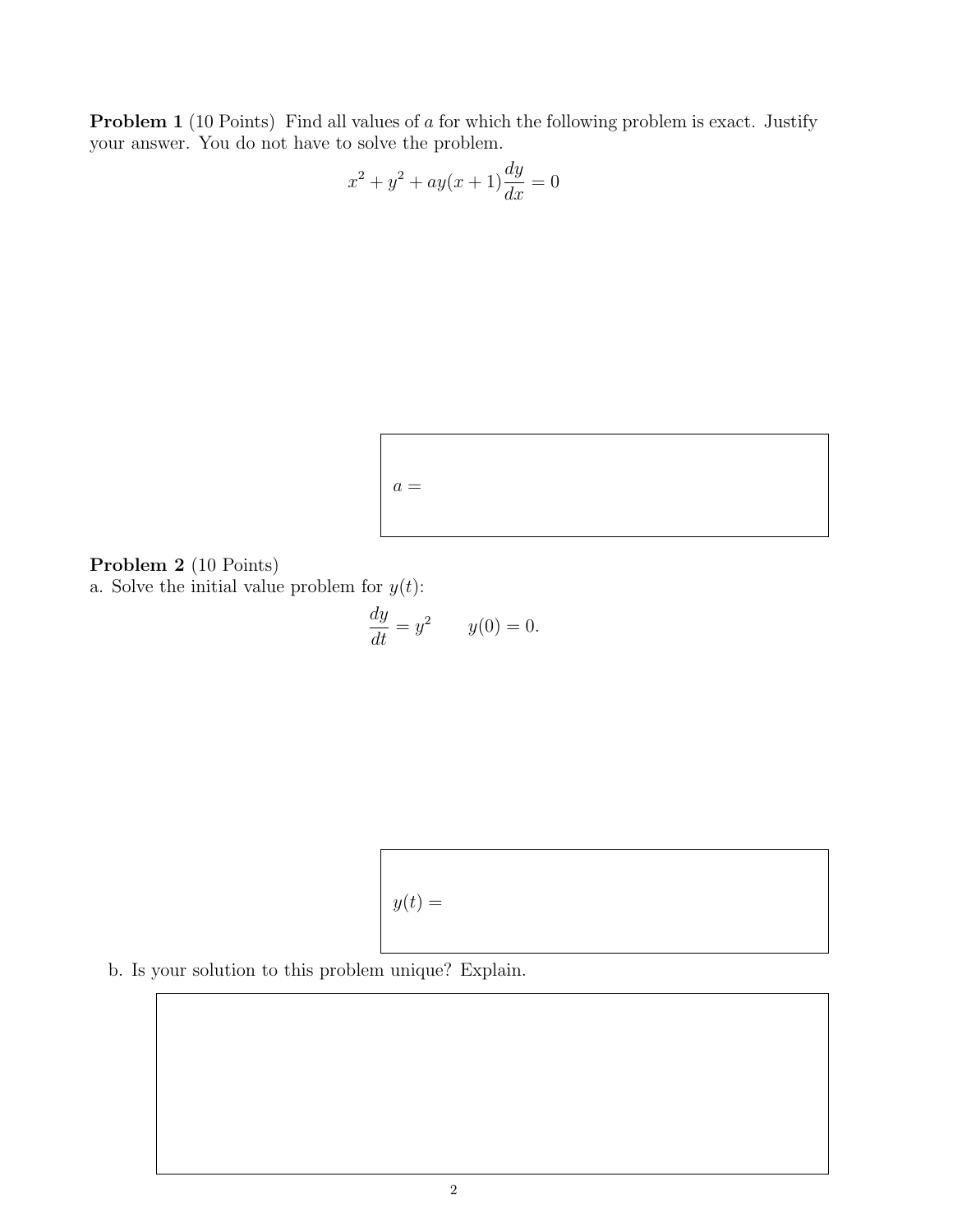## Problem 3 (10 Points)

a. Solve the initial value problem for  $y(t)$ . Show your work.

$$
y'' + \pi^2 y = \sin(\pi t), \qquad y(0) = 0; \quad y'(0) = 0.
$$

 $y(t) =$ 

b. Draw a graph of the solution. Label axes so that the behaviour of the solution is clear.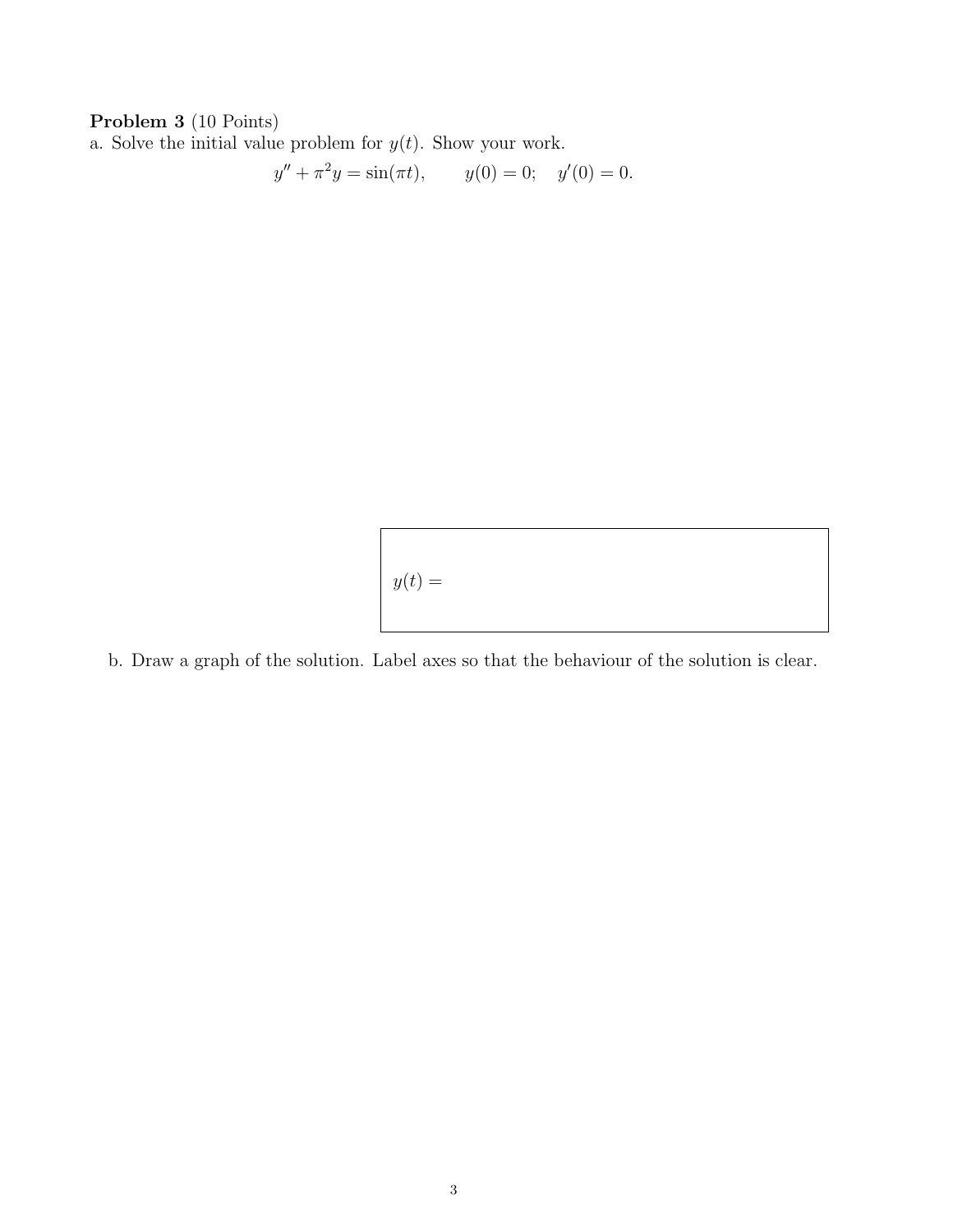Problem 4 (10 Points) Find the inverse Laplace transform of the indicated function. Show your work.

$$
F(s) = \frac{(s+3)e^{-4s}}{s^2 - 3s + 4}
$$

 $f(t) =$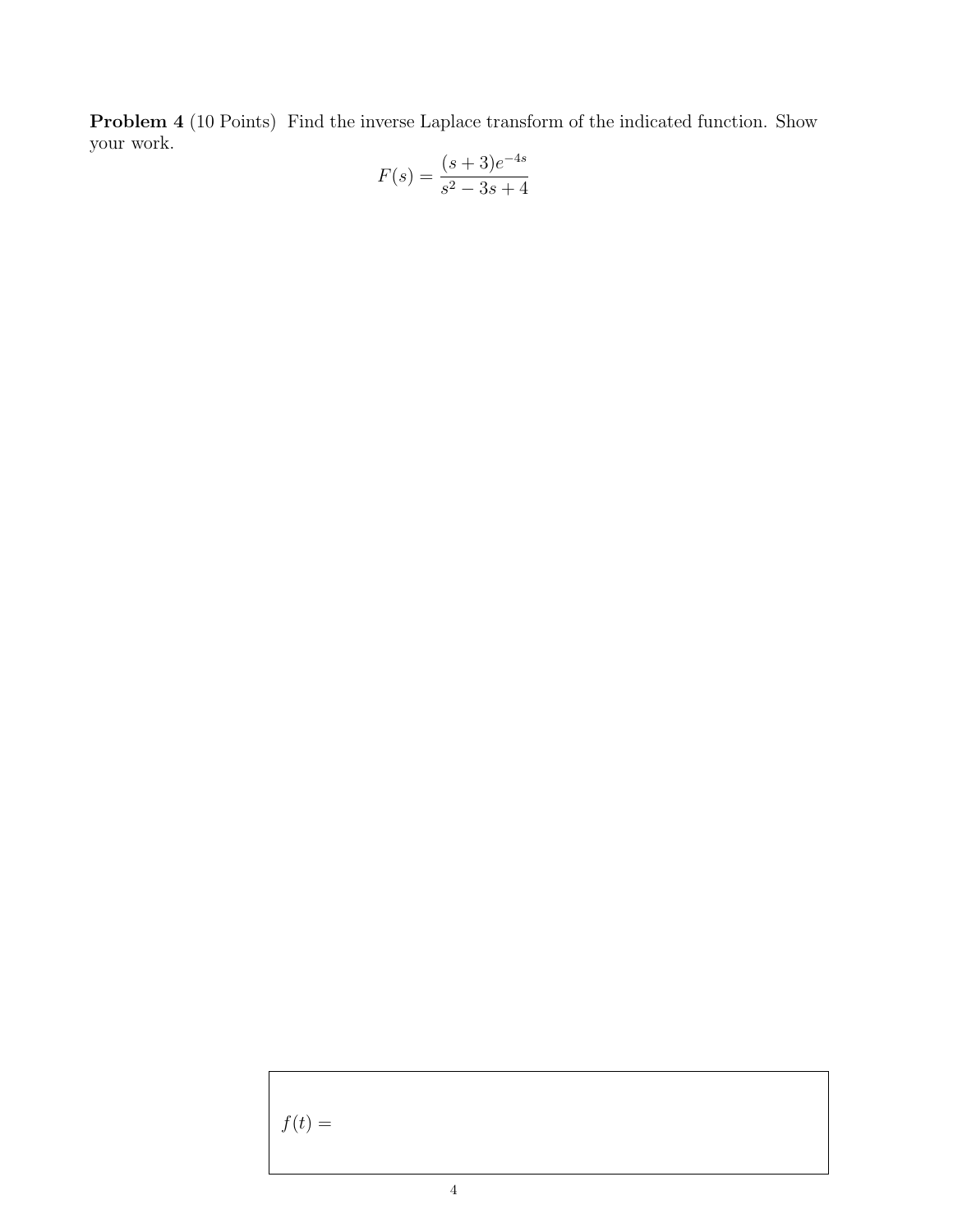



Write a one-line expression for this function using unit step functions (Heaviside functions). Express the unit step function as  $\mathcal{U}(t)$ .

$$
f(t) =
$$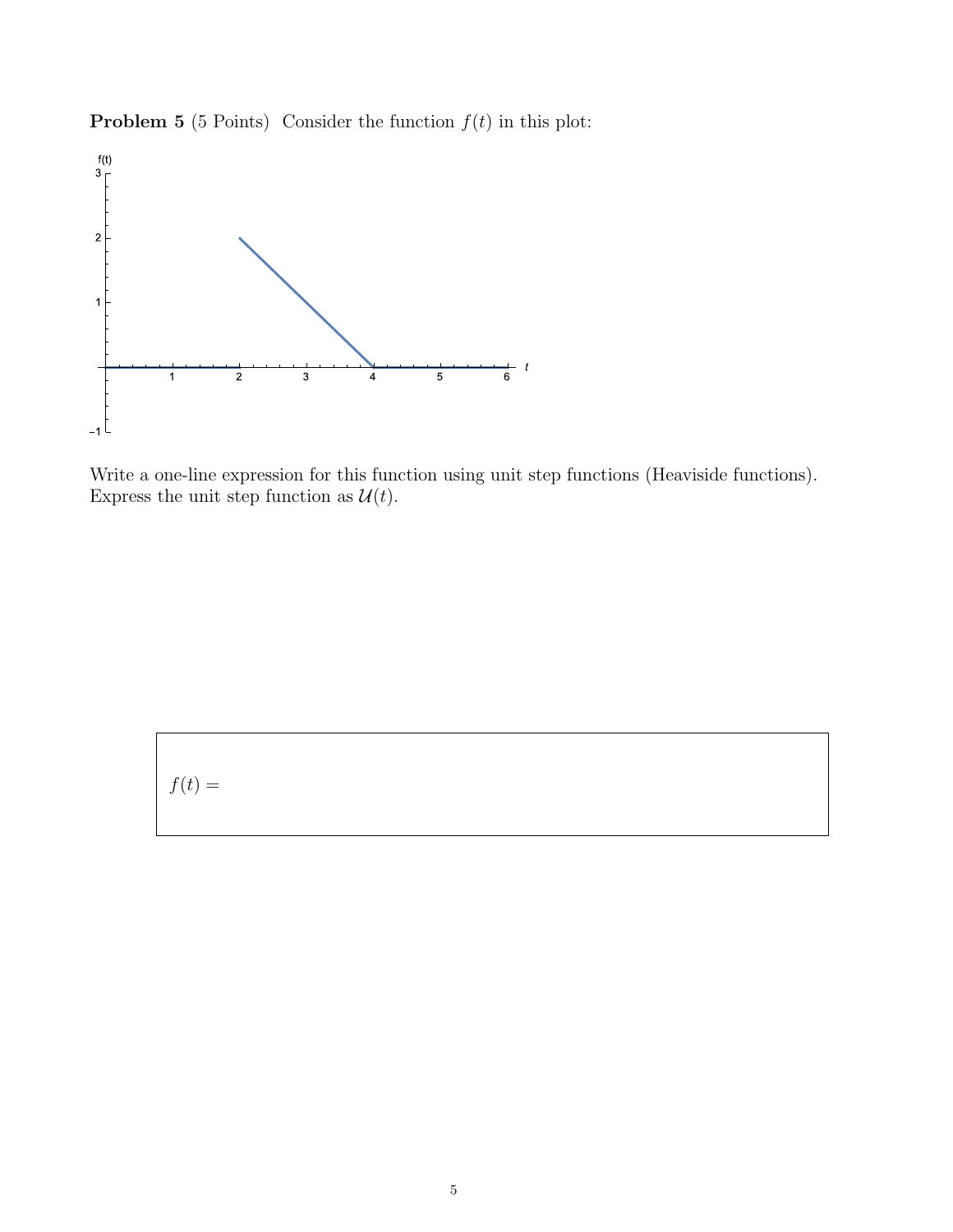Problem 6 (10 Points) Solve the initial value problem using Laplace transform. Answers obtained using any other method will not receive any points. Show your work.

$$
y'' + 16y = \begin{cases} t & 0 \le t \le 1 \\ 0 & 1 < t < \infty \end{cases} \qquad y(0) = y'(0) = 0.
$$

 $y(t) =$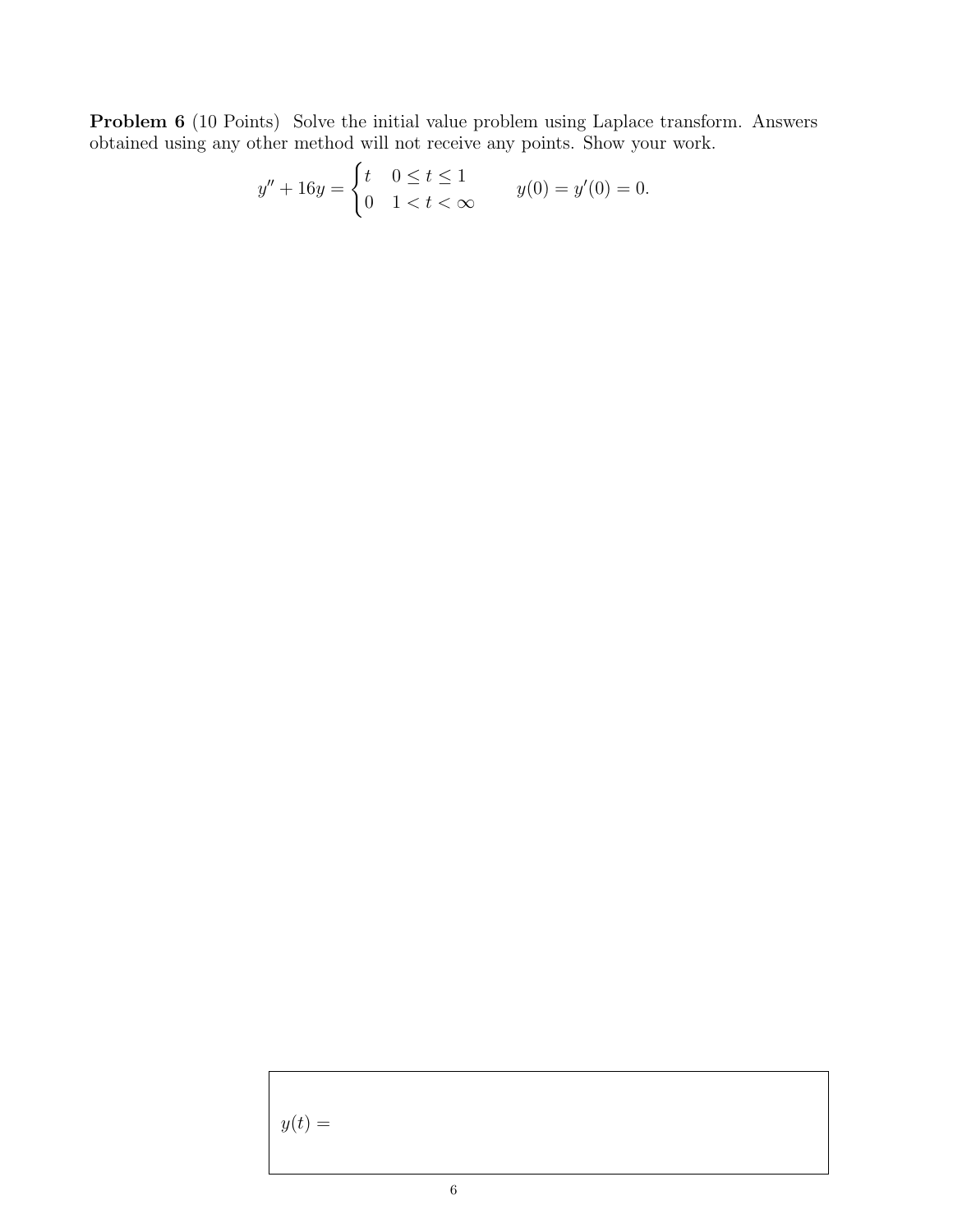Problem 7 (10 Points) Consider the nonlinear system

$$
x' = 3x(3 - y)
$$
  

$$
y' = 2y(2 - x).
$$

a. Find all the critical points of this system of differential equations.

Critical points:

b. Sketch the phase portrait of the linearization of the system at each critical point. Plot the eigendirections carefully, and specify the type (node, saddle, spiral, center; stable, unstable).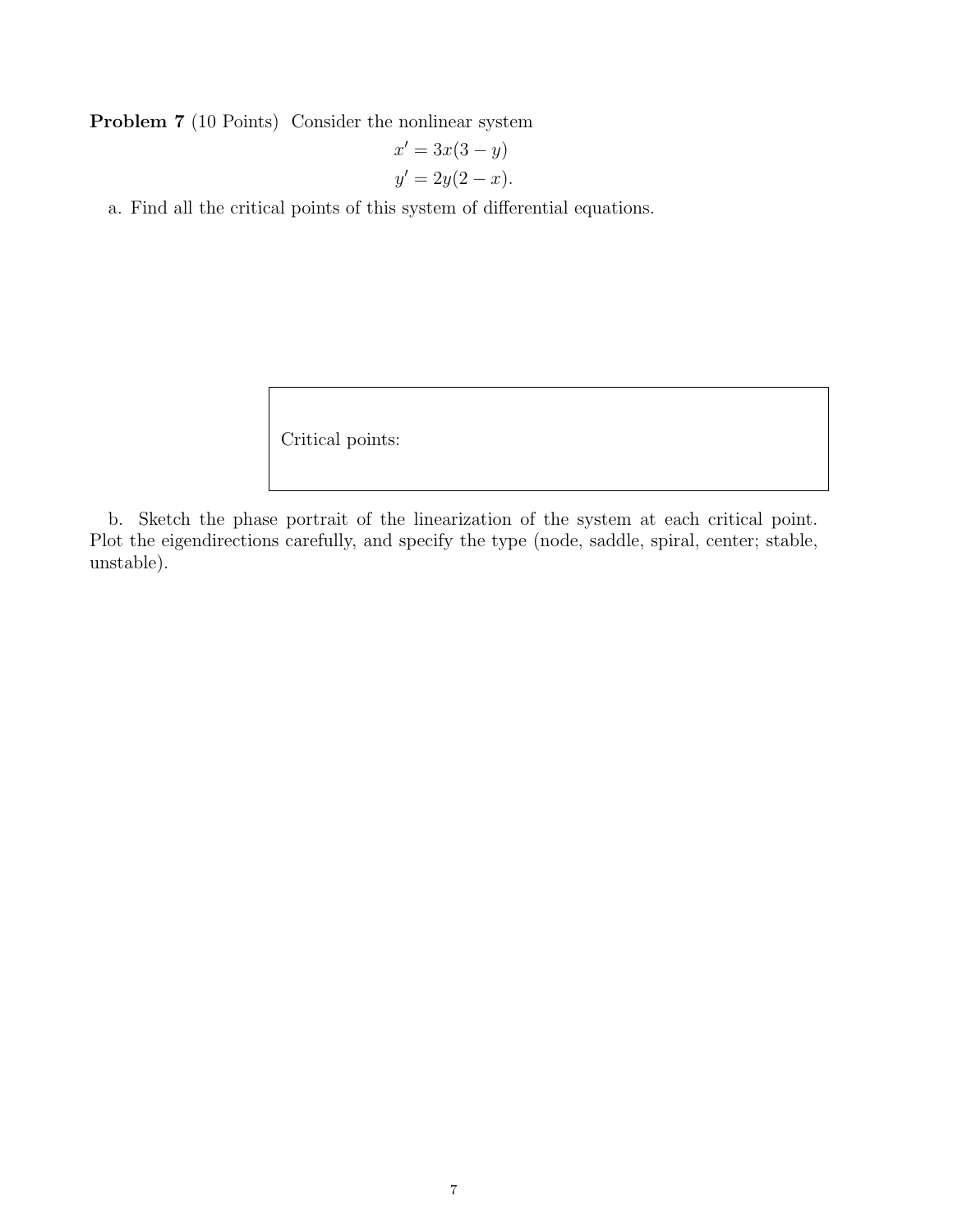Problem 8 (15 Points) The following Matlab script solves a system of first order ODEs with particular initial conditions.

```
m=1; c=0.2; k=0.1;F0=1.0; omega=0.3;
ic=[0,1]; %initial conditions
xl=2; yl=2;
[X1, X2] = meshgrid(0:x1/200:x1,0:y1/200:y1);F1 = Q(x1, x2) x2;
F2 = @(x1, x2) -c/m*x2-k/m*x1;tr=[0 100]; % time range of integration
f = @(t, x) [F1(x(1), x(2)); F2(x(1), x(2)) + F0 * cos(omega * t)];[tout, xout]=ode45(f, tr, ic);
```
(a) Write down the system of first order ODEs and corresponding initial values.

(b) This system was derived by re-writing a single 2nd order initial value problem as a system. What is that problem? Don't forget to specify the initial conditions.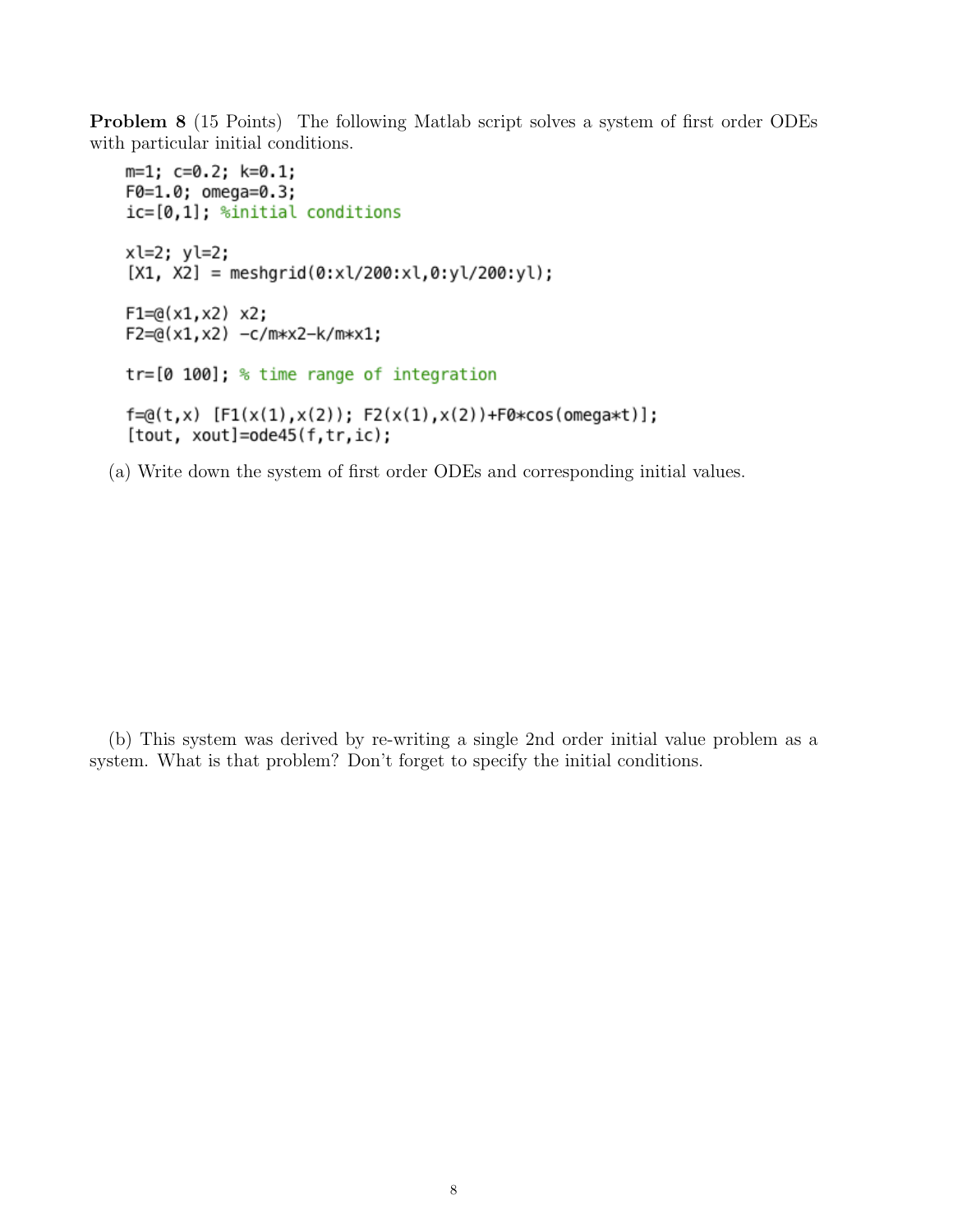### Problem 8, continued

In the system above,  $x_1$  can be interpreted as the displacement of a mass-spring system from its equilibrium position, and  $x_2$  as the velocity associated with the motion of this system. Plots of the homogeneous (complementary) and general solutions of the oscillations of the mass-spring system described in the code above are given below.



(c) Find the amplitude of the steady-state oscillations,  $R_g$ .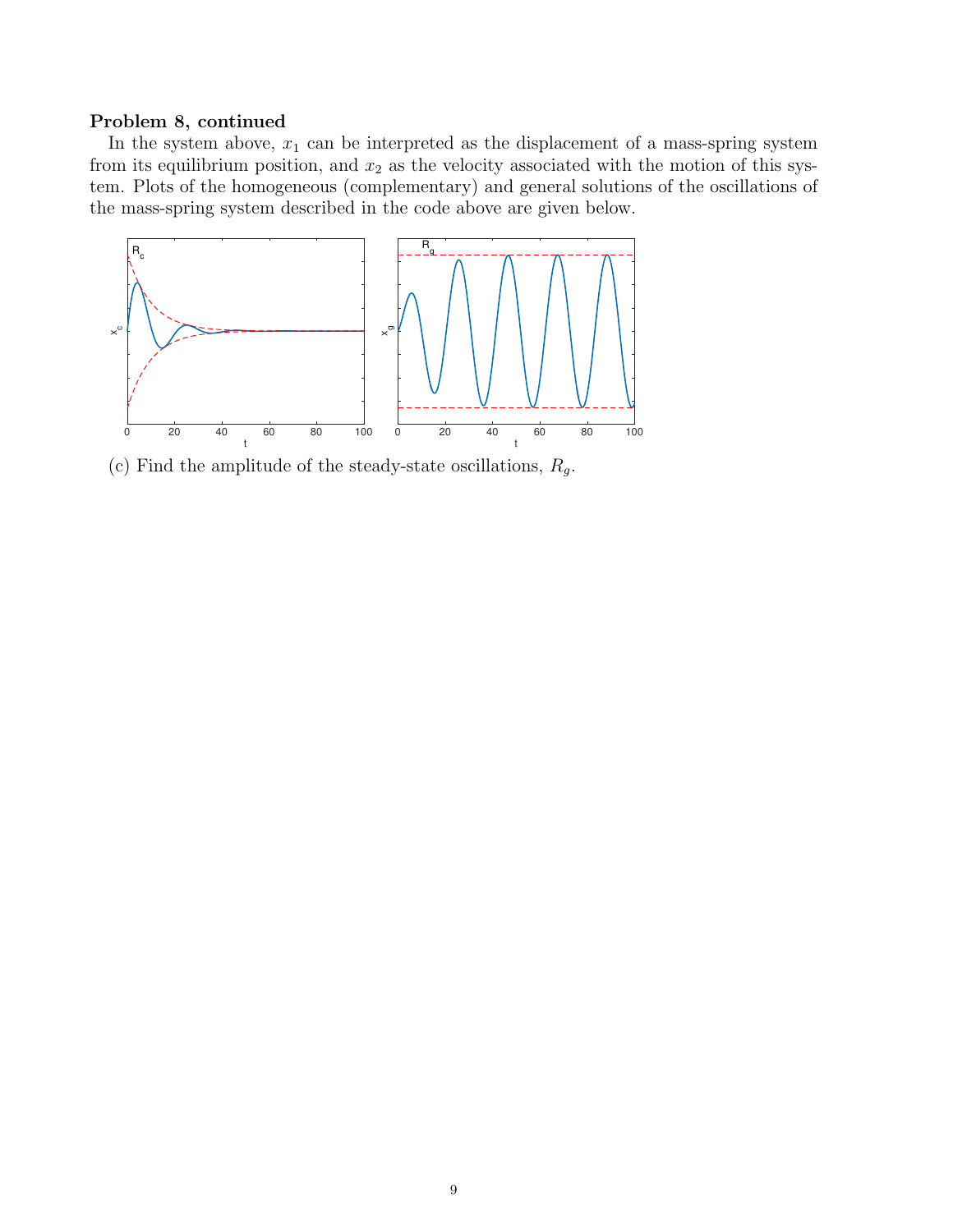## Problem 8, continued

(d) The oscillations of the system given in the code due to forcing functions with different frequencies: (i)  $\omega = 0$ , (ii)  $\omega = 0.2$ , and (iii)  $\omega = 4$  are plotted below. Match each plot with its corresponding forcing frequency and fill in " $\omega =$ " on each plot.

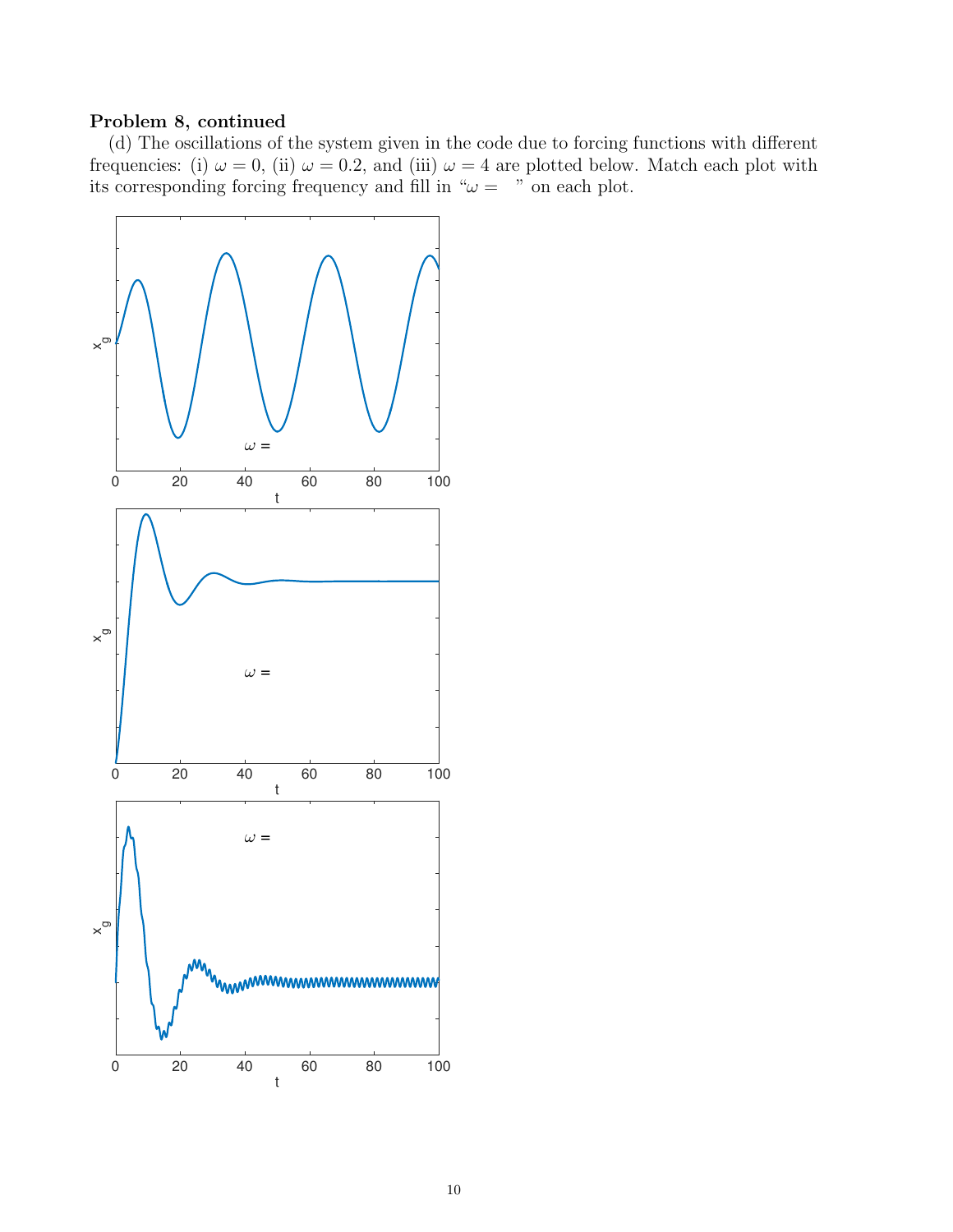**Problem 9** (10 Points) The motion of a particle with position  $x(t)$  is governed by the following equation:

$$
x'' + \kappa x' + x = 0.
$$

The particle has initial position  $x(0) = -1$  and  $\kappa$  is a positive constant.

a. Suppose  $\kappa = 2$ . The particle is observed to pass through the origin  $(x = 0)$  exactly once. What does this tell you about the possible values of the initial velocity?

b. Is it possible to select  $\kappa > 0$  and an initial velocity so that the particle passes through the origin exactly two times? Explain your answer.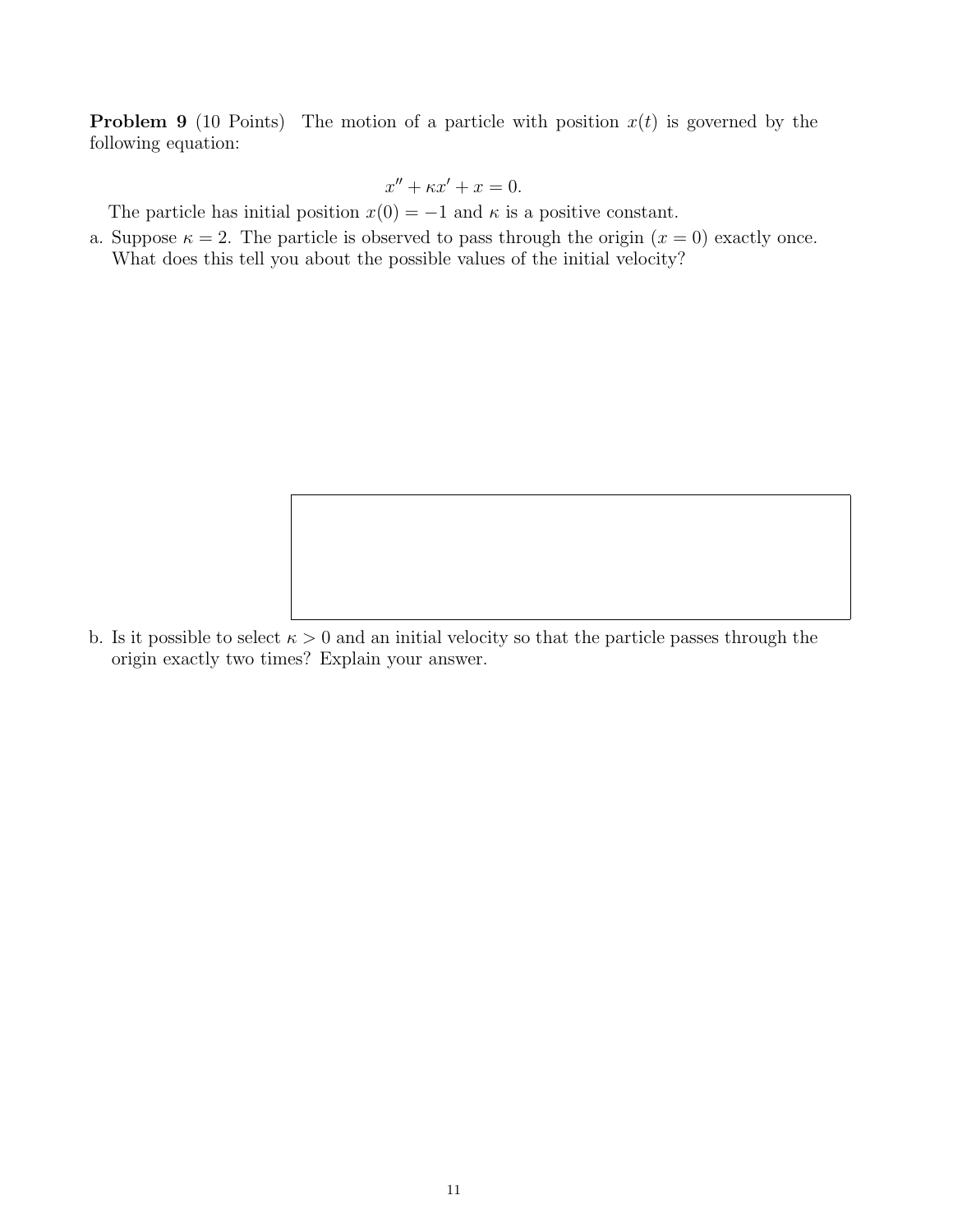Problem 10 (10 Points) Consider the initial value problem

$$
\frac{dy}{dt} = \frac{1}{2}(-ay^2 + 2by + c), \ y(0) = y_0,
$$

for some real constants  $a, b, c$ .

a. Assume  $b^2 + ac > 0$ . Find  $\lim_{t \to \infty} y(t)$  for all possible values of  $y_0$ . You need to fully justify your answer.

b. Repeat the previous question for the same initial value problem, but now assume  $a < 0$ and  $b^2 + ac < 0$ .